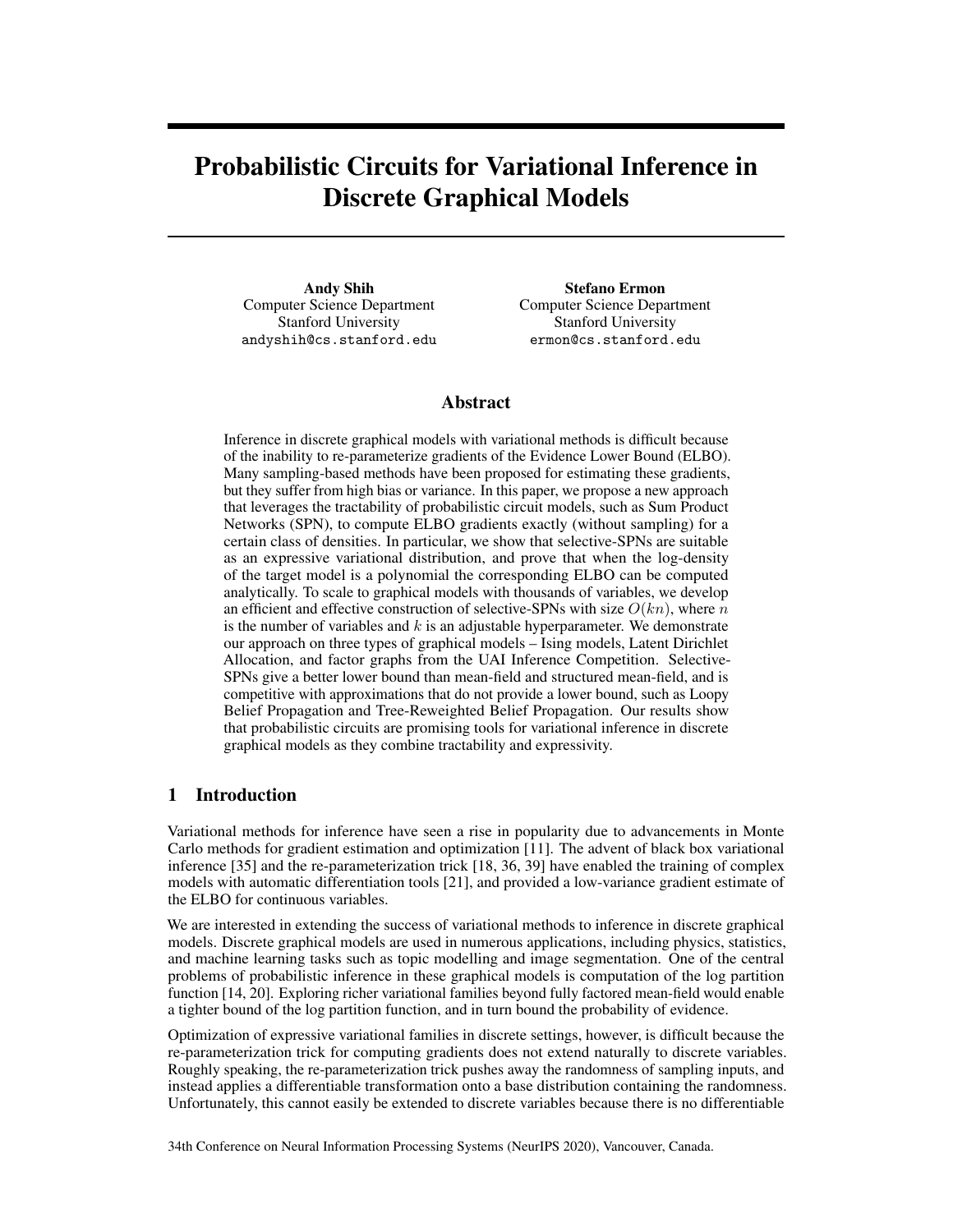transformation that maps to a discrete distribution. As such, a number of techniques have been proposed to make Monte Carlo gradient estimates work with discrete models. These techniques range from score function estimation [45, 27] to continuous relaxations [26, 13, 41, 42], but they still suffer from high variance. Optimizing the ELBO for inference tasks using noisy gradients with high variance is impractical, especially in high dimensions.

Instead, we revisit the choice of Monte Carlo methods for evaluation and optimization of the ELBO of discrete models. We examine the alternative approach of computing the ELBO analytically, avoiding the high variance of Monte Carlo methods. Whereas Monte Carlo methods use a few representative samples for an efficient, unbiased, but high variance estimate, we exhaustively consider all possible inputs to get an exact gradient computation with zero bias or variance. At first glance, such exact computation of the ELBO appears intractable, and seems to limit ourselves to variational distributions such as mean-field or possibly structured mean-field [14, 37]. Fortunately, we can use tools from probabilistic circuits to bridge the gap between expressivity and tractability.

Probabilistic circuits have been used for state-of-the-art discrete density estimation [9, 24]. They are fully expressive – they can express any density over discrete variables – and gain their tractability properties by enforcing global constraints in the circuit structure, which come at the cost of succinctness [7, 3]. Varying degrees of structural constraints give rise to different families of probabilistic circuits, and can allow for polynomial time computation of marginals, moments, and more [34, 16]. For example, the constraint of decomposability alone leads to Sum-Product-Networks (SPNs), while the additional constraints of structured decomposability and prime partitioning lead to Probabilistic Sentential Decision Diagrams (PSDDs) [34, 19, 5].

In this paper, we propose the use of probabilistic circuits as an expressive variational family for inference in discrete graphical models. We prove that for graphical models with polynomial log-density, the class of selective and decomposable circuits enables exact computation of the corresponding ELBO. In particular, we provide an algorithm to compute the ELBO in time linear in the size of the probabilistic circuit, which can then be combined with automatic differentiation to give exact gradients of the ELBO for optimization.

Selective and decomposable probabilistic circuits, otherwise known as selective-SPNs [31], are more succinct than circuit families such as PSDDs. PSDDs have been shown to scale to various density estimation and classification tasks [24, 4], and thus selective-SPNs can only scale better. For even greater scalability and ease of use, we present an effective linear time construction of selective-SPNs with size  $O(kn)$ , where n is the number of variables and and k is an adjustable hyperparameter. Our construction enables us to scale to graphical models with thousands of variables and terms/factors.

Our contributions are as follows:

- For graphical models where the log density is a polynomial, we show that selective-SPNs can serve as an expressive variational distribution that enables exact ELBO computation. We prove that the corresponding ELBO can be computed in  $O(tm)$  time, where t is the number of terms in the polynomial and  $m$  is the size of the probabilistic circuit.
- We present an algorithm for constructing selective-SPNs of size  $O(kn)$ , where n is the number of variables and  $k$  is an adjustable hyperparameter. Constructing selective-SPNs with linear dependency on  $n$  allows us to scale to graphical models with thousands of variables and terms/factors. Automating this construction enables easy integration of our framework into new inference tasks.
- We validate our approach on three sets of discrete graphical models: Ising models, Latent Dirichlet Allocation, and factor graphs from the UAI Inference Competition. We show that variational inference with selective-SPN gives better lower bounds of the log partition function than mean-field and structured mean-field variational inference. In addition, our approach is competitive with other approximation techniques that do not provide a lower bound, such as Loopy Belief Propagation and Tree-Reweighted Belief Propagation.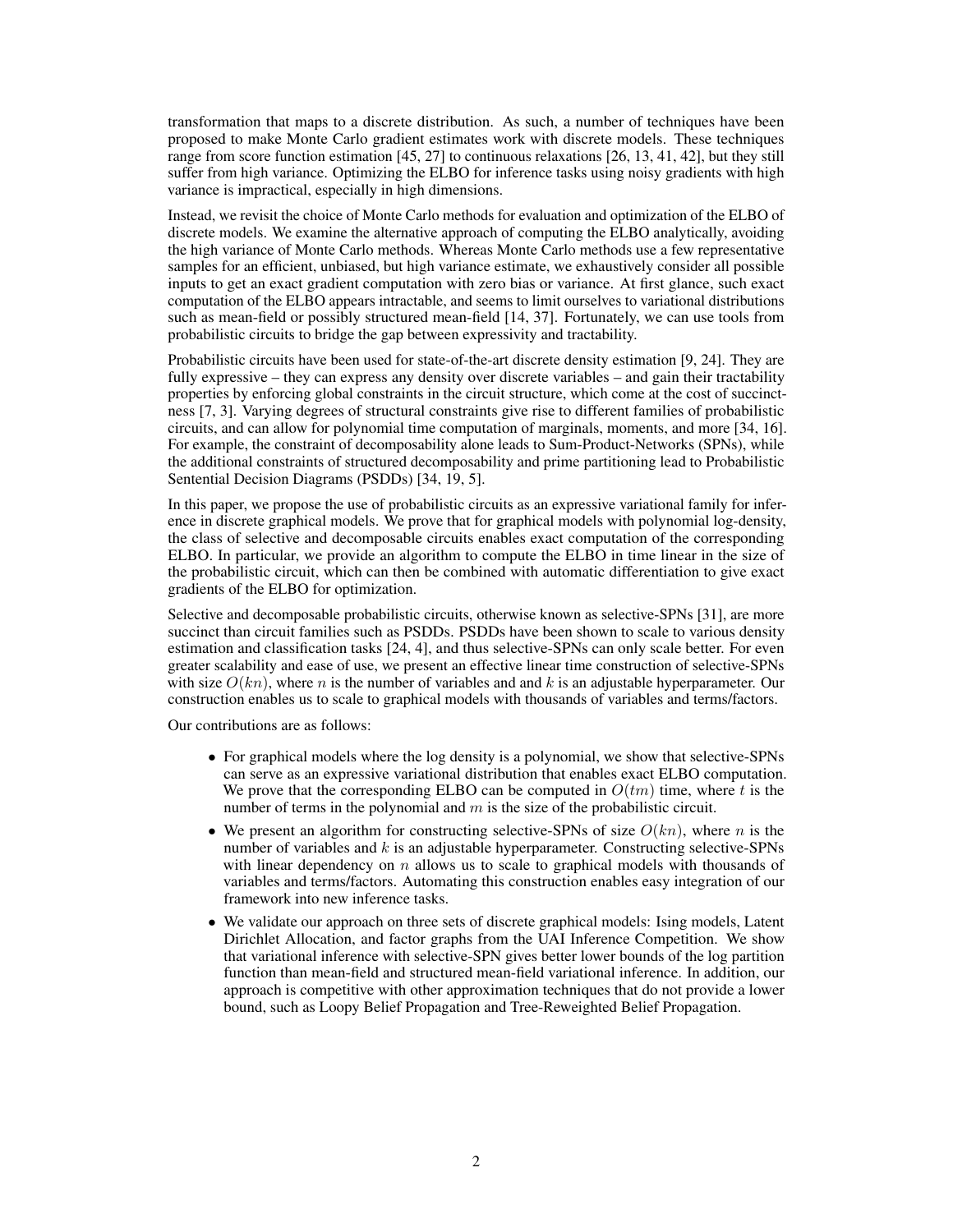## 2 Preliminaries

#### 2.1 Variational Inference

For many probabilistic models, we have access to unnormalized probability densities  $w(\mathbf{x})$  but we cannot easily compute the partition function, or marginals in general [23, 20]. For discrete models, the probability density and partition function can be written as follows:

$$
p(\mathbf{x}) = \frac{w(\mathbf{x})}{Z}
$$
,  $Z = \sum_{\mathbf{x} \in \mathbf{X}} w(\mathbf{x})$ 

There are many ways to estimate the partition function, and one such approach is variational inference, which poses approximate inference as an optimization problem [44, 2]. Variational inference works by first choosing a variational family of distributions  $q_{\phi}$  with tractable density evaluation and that we can easily sample from. Then we can rewrite  $Z$  with importance weights. Finally, to work with log probabilities, we take the log of both sides to get the Evidence Lower Bound (ELBO), where  $H(.)$ denotes the entropy of a distribution.

$$
Z = \mathbb{E}_{\mathbf{x} \sim q_{\phi}} \left[ \frac{w(\mathbf{x})}{q_{\phi}(\mathbf{x})} \right] , \quad \log Z \geq \mathbb{E}_{\mathbf{x} \sim q_{\phi}} \left[ \log w(\mathbf{x}) \right] + H(q_{\phi})
$$

To get the best estimate of  $\log Z$ , we maximize the ELBO by gradient descent with respect to parameters  $\phi$ . The optimization can be done using black-box variational inference [35, 21] by computing a noisy gradient from samples of the variational distribution using automatic differentiation tools. If x is continuous and  $q_{\phi}$  is re-parameterizable [18], we can simply sample  $\mathbf{x} \sim q_{\phi}$ , evaluate the ELBO, and backpropagate using the re-parameterization trick. However, for discrete x we cannot backpropagate through samples unless we resort to continuous relaxations [26, 13, 41, 42] or use REINFORCE-style estimations [45, 27], which introduce bias or variance.

We revisit the choice of Monte Carlo evaluation: can we obtain gradients without backpropagating through samples? That is, can we avoid sampling altogether, and pick a variational family of distributions that enables us to compute the ELBO analytically while maintaining full expressiveness? If so, we can backpropagate on the exact ELBO value to obtain its gradients with respect to  $\phi$ , with zero bias and zero variance. Simple variational families such as mean-field often allow us to compute the ELBO exactly, but they sacrifice expressiveness. To support analytic computation of the ELBO and maintain full expressiveness, we look towards probabilistic circuit models.

#### 2.2 Probabilistic Circuits

Probabilistic circuits are directed acyclic graphs (DAGs) over input variables X containing *sum*, *product*, and *leaf* nodes [6, 34]. Each child edge of a sum node has a corresponding weight, and each leaf node has a distribution over an input variable. For simplicity we assume the leaf nodes are univariate, but they can be multivariate in general [40]. An example is shown in Figure 1.

Probabilistic circuits can be viewed as computation graphs that feed inputs into the leaf nodes, take weighted sums at sum nodes and take products at product nodes. The value obtained at the root node of the graph is treated as the output of the circuit. More formally, for a leaf node  $i$ we let  $l_i$  denote its leaf distribution. For an internal node i we let  $ch(i)$  denote the set of its children. For a sum node i and one of its children j, we let  $a_{ij}$  denote the edge weight from node i to j. Then, the distribution  $g_i(\mathbf{x})$  of node  $i$  on an input  $x$  can be expressed as follows:

$$
g_i(\mathbf{x}) = \begin{cases} l_i(\mathbf{x}) & i \\ \sum_{j \in ch(i)} a_{ij} g_j(\mathbf{x}) & i \\ \prod_{j \in ch(i)} g_j(\mathbf{x}) & i \end{cases}
$$



Figure 1: A decomposable probabilistic circuit over 4 variables. If  $X_1$  leaf nodes are disjoint and  $X_2$  leaf nodes are disjoint, then the circuit is also selective.

is leaf node is sum node is product node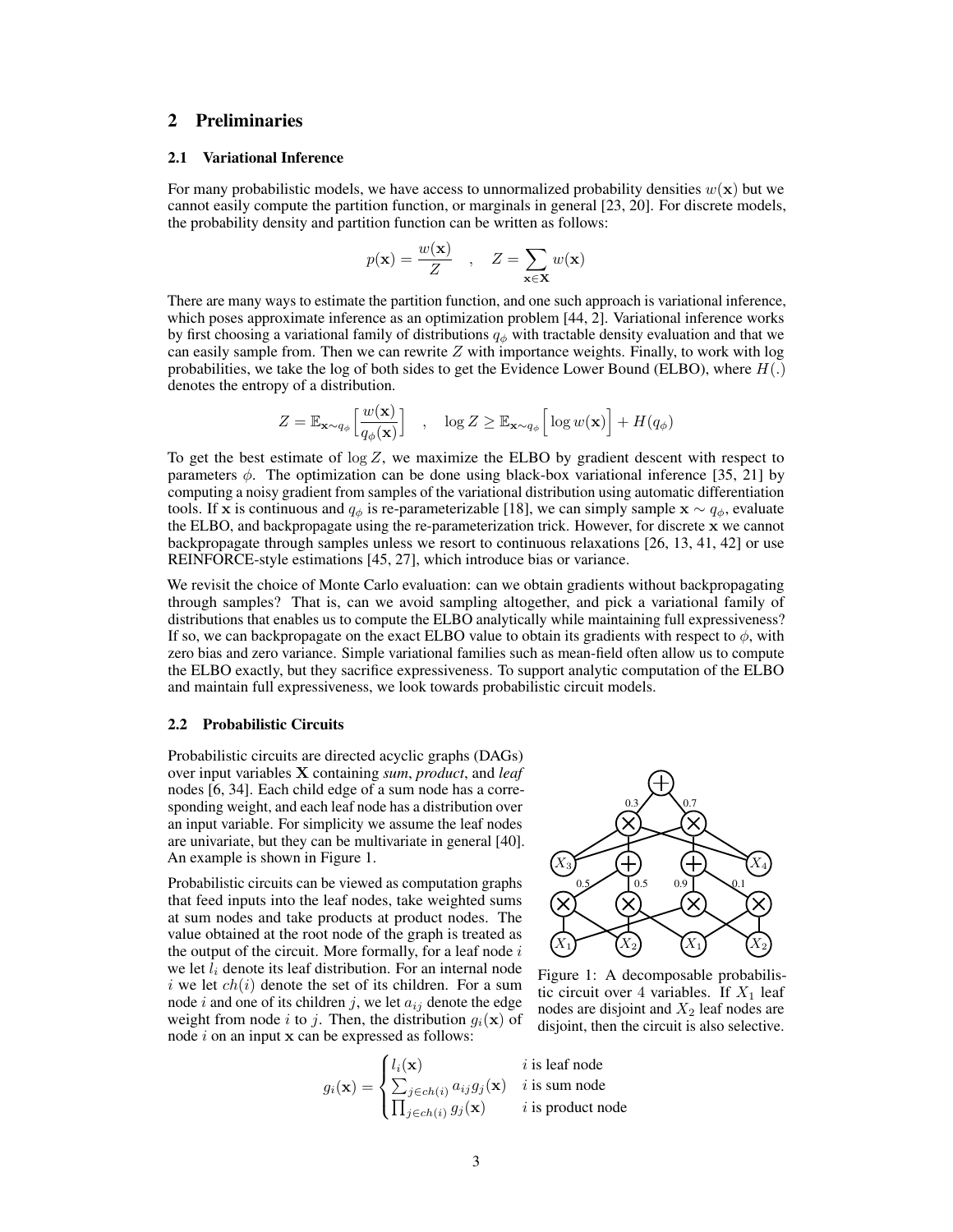When the leaf nodes and the edge weights are positive, the output of the circuits are also positive, so they can be used to encode a probability density. Probabilistic circuits are useful for modeling densities because they support efficient sampling and can compute exact likelihoods, marginals, and more when they satisfy some of the following properties [8].

Definition 1. *Let* vars<sup>i</sup> *denote the set of variables that appear at or below node* i*. A probabilistic circuit is decomposable if for every product node* d*, the variable sets of its children are pairwise disjoint: for all*  $i, j \in ch(d)$ *, with*  $i \neq j$ *, we have that*  $vars_i \cap vars_i = \emptyset$ *.* 

Definition 2. *A probabilistic circuit is selective / deterministic if under any input* x*, at most one child of each sum node evaluates to non-zero.*

Furthermore, there are stronger properties such as structured decomposability, prime-partitioning, that enable more advanced operations to be computed in polynomial time on the size of the circuit [19, 38]. Different subsets of these properties lead to different families of probabilistic circuits, such as PSDDs, SPNs [34, 19], and selective-SPNs [31].

Since the internal nodes are sums and products, probabilistic circuits can naturally be seen as a compact representation of a polynomial over the leaf nodes. Common choices of leaf distributions are Gaussians for continuous variables, and categorical for discrete variables [34]. It is then easy to see that these circuits are fully expressive and can approximate any density, by viewing them as hierarchical mixture models [32, 43].

The size of a probabilistic circuit refers to the number of edges in the circuit. In the rest of this paper, we will assume probabilistic circuits of size  $m \geq n$ , the number of variables, and that the probabilistic circuits are smooth (i.e. children of each sum node cover the same set of variables [7]). We also assume that edge weights under any sum node adds up to 1, since this is enforceable with  $O(m)$  operations [32]. Lastly, we assume the discrete variables are binary, taking on values in either  $\{-1, 1\}$  or  $\{0, 1\}$ , but our framework can be easily extended to general discrete settings by using discrete leaf distributions in the probabilistic circuit.

## 3 Probabilistic Circuits as the Variational Distribution

In this section, we explore the use of probabilistic circuits as a variational distribution – we want to optimize the model parameters to most closely match a target distribution. Although probabilistic circuits have strong tractability properties for sampling and evaluation, it is unclear how to compute the exact ELBO for arbitrary choices of density  $w$ . For example, when the probabilistic circuit encodes a uniform distribution, computing the ELBO is as hard as summing out  $\log w(\mathbf{x})$ , which can be designed to be #P-hard if there are no restrictions on  $w$  [17]. However, we show that for models whose log density can be written as a polynomial, the corresponding ELBO with respect to a selective-SPN can be computed analytically.

## 3.1 Exact Computation of ELBO

Exponential-family models where the log density is a polynomial commonly arise when working with graphical models [20, 12]. This refers to unnormalized probability densities written as:

$$
v(\mathbf{x}) = \sum_{f \in F} f(\mathbf{x})
$$
,  $w(\mathbf{x}) = e^{v(\mathbf{x})}$ 

where each factor  $f$  is a monomial (a single-term polynomial). For discrete models, this form can actually express any density, but with possibly exponentially many factors, by considering the Discrete Fourier Transform [30].

**Lemma 1.** Every function  $v: \{-1,1\}^n \to \mathbb{R}$  can be expressed as a polynomial [30].

The same can be shown for variables taking values in  $\{0, 1\}$ . In practice, many factor graphs such as Ising models have unnormalized probability densities that can be written as a polynomial with few terms. We would like to bound the partition function of these models using variational inference. This involves the following ELBO computation.

$$
\log Z \geq \mathbb{E}_{\mathbf{x} \sim q_{\phi}} \Big[ \sum_{f \in F} f(\mathbf{x}) \Big] + H(q_{\phi}) = \sum_{f \in F} \mathbb{E}_{\mathbf{x} \sim q_{\phi}} \Big[ f(\mathbf{x}) \Big] + H(q_{\phi})
$$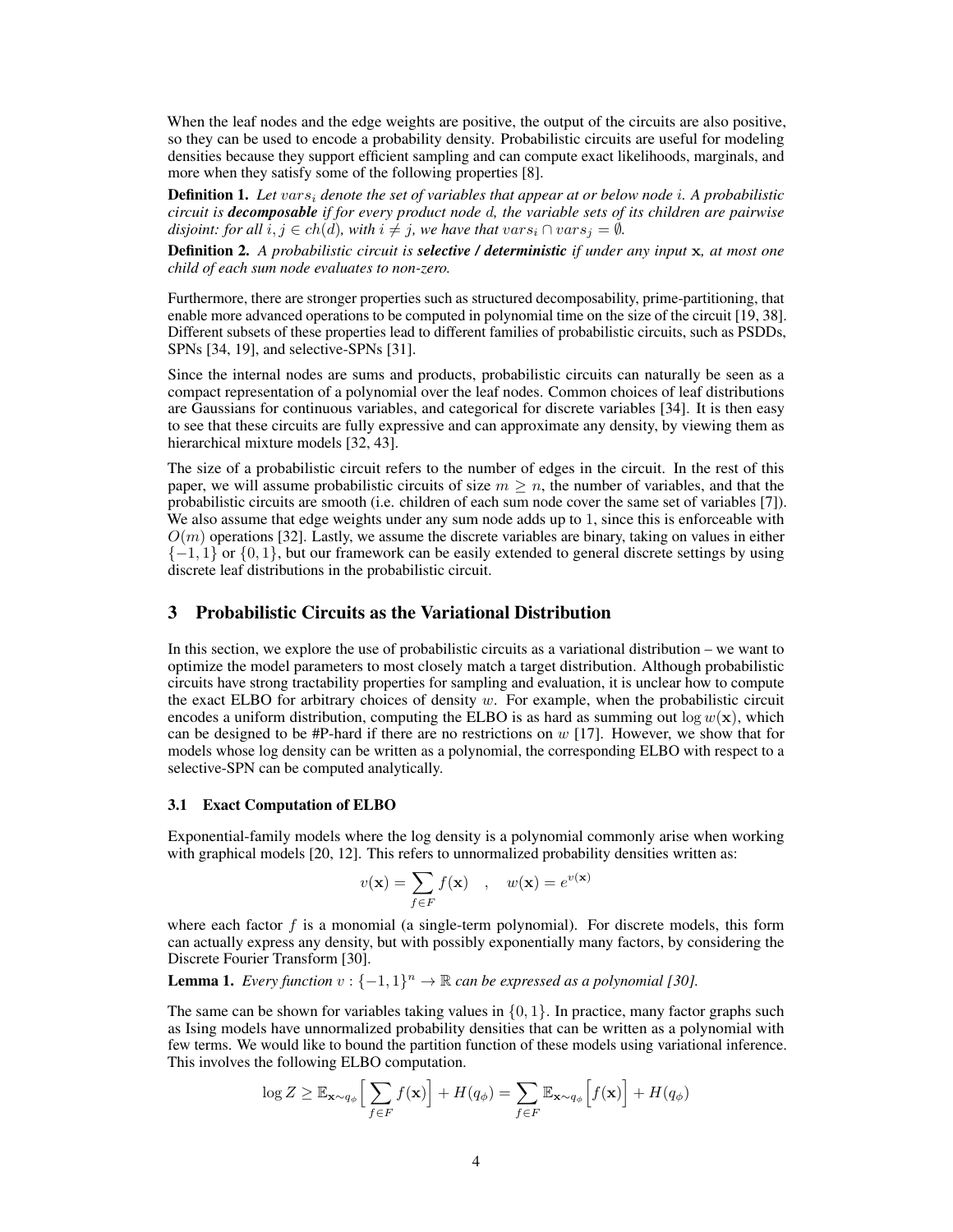In other words, we need to compute the expectation of each monomial with respect to our variational distribution  $q_{\phi}$ , and compute the entropy  $H(q_{\phi})$ . In general these are not easy, but we can leverage some of the properties of probabilistic circuits to enable this computation.

Theorem 1. *Given a discrete model* p *whose log density can be written as a polynomial, and a variational distribution* q<sup>φ</sup> *that is a selective-SPN, the ELBO of the partition function of* p *can be computed in time*  $O(tm)$ *, where* t *is the number of terms in the polynomial and* m *is the size of*  $q_{\phi}$ *.* 

*Proof.* First, we show that the expectation of each monomial f with respect to  $q_{\phi}$  can be computed in  $O(m)$ . We write  $x \in f$  if variable x appears in the monomial f, and assume f has no coefficient for the moment. We consider the 3 types of nodes, and let  $q_i$  be the distribution induced by node i.

At a sum node  $i$  (left), we have linearity of expectations. At a product node  $i$  (right), since children are decomposable and have disjoint variable sets, they are independent and the expectation decomposes.

$$
\mathbb{E}_{\mathbf{x} \sim g_i} \Big[ f(\mathbf{x}) \Big] = \sum_{j \in ch(i)} a_{ij} \mathbb{E}_{\mathbf{x} \sim g_j} \Big[ f(\mathbf{x}) \Big] \qquad \qquad \mathbb{E}_{\mathbf{x} \sim g_i} \Big[ f(\mathbf{x}) \Big] = \prod_{j \in ch(i)} \mathbb{E}_{\mathbf{x} \sim g_j} \Big[ f(\mathbf{x}) \Big]
$$

Finally, at a leaf node i with univariate distribution over variable x with mean  $\mu$ :

$$
\mathbb{E}_{x \sim g_i} \Big[ f(x) \Big] = \begin{cases} \mu & \text{if } x \in f \\ 1 & \text{otherwise} \end{cases}
$$

The base case does not evaluate  $f$  directly because we ignored the coefficient of the monomial  $f$ . As a final step, we multiply the result by the original coefficient of  $f$ . Since computation of each node takes linear time in the number of children, the expectation of a monomial takes  $O(m)$  operations, leading to  $O(tm)$  operations in total. Next we show that the entropy term can be computed in  $O(m)$ . At a sum node, we have the following due to selectivity:

$$
-\mathbb{E}_{\mathbf{x}\sim g_i}\Big[\log g_i(\mathbf{x})\Big] = -\sum_{j\in ch(i)} \alpha_{ij} \mathbb{E}_{\mathbf{x}\sim g_j}\Big[\log \sum_{k\in ch(i)} \alpha_{ik} g_k(\mathbf{x})\Big]
$$
  
= 
$$
-\sum_{j\in ch(i)} \alpha_{ij} \mathbb{E}_{\mathbf{x}\sim g_j}\Big[\log \alpha_{ij} g_j(\mathbf{x})\Big] = -\sum_{j\in ch(i)} \alpha_{ij} \log \alpha_{ij} + \alpha_{ij} \mathbb{E}_{\mathbf{x}\sim g_j}\Big[\log g_j(\mathbf{x})\Big]
$$

Because of selectivity, at most one child can evaluate an input to non-zero. Therefore, the expectation of an input sampled from the distribution of one child with respect to another child must be zero, hence we can simplify the summation inside the expectation.

At a product node, decomposability again implies independence between children, so the entropy is the sum of the entropy of the children.

$$
-\mathbb{E}_{\mathbf{x}\sim g_i}\Big[\log g_i(\mathbf{x})\Big] = -\sum_{j\in ch(i)} \mathbb{E}_{\mathbf{x}\sim g_j}\Big[\log g_j(\mathbf{x})\Big]
$$

Lastly, we can compute the entropy of the Bernoulli leaf nodes in constant time.

 $\Box$ 

We have shown that we can tractably compute the corresponding ELBO (and therefore its gradients via automatic differentiation) for selective-SPNs and polynomial log-densities. Additionally, the computation of the entropy of selective-SPNs in linear time may be of independent interest, for tasks beyond the computation of the ELBO.

## 4 Efficient Construction of Selective-SPNs

In the interest of scalability and ease of use, we now describe an algorithm for constructing selective-SPNs of size linear in the number of variables. Our algorithm generates selective and decomposable probabilistic circuits that can then be plugged in as the variational distribution for discrete graphical models, as shown in Section 3. Essentially, we are constructing the structure of the selective-SPN without considering the target model, in a similar spirit to RAT-SPNs [33]. These selective-SPNs are more expressive than mean-field or structured mean-field variational families, which will be reflected in the experimental results in Section 5.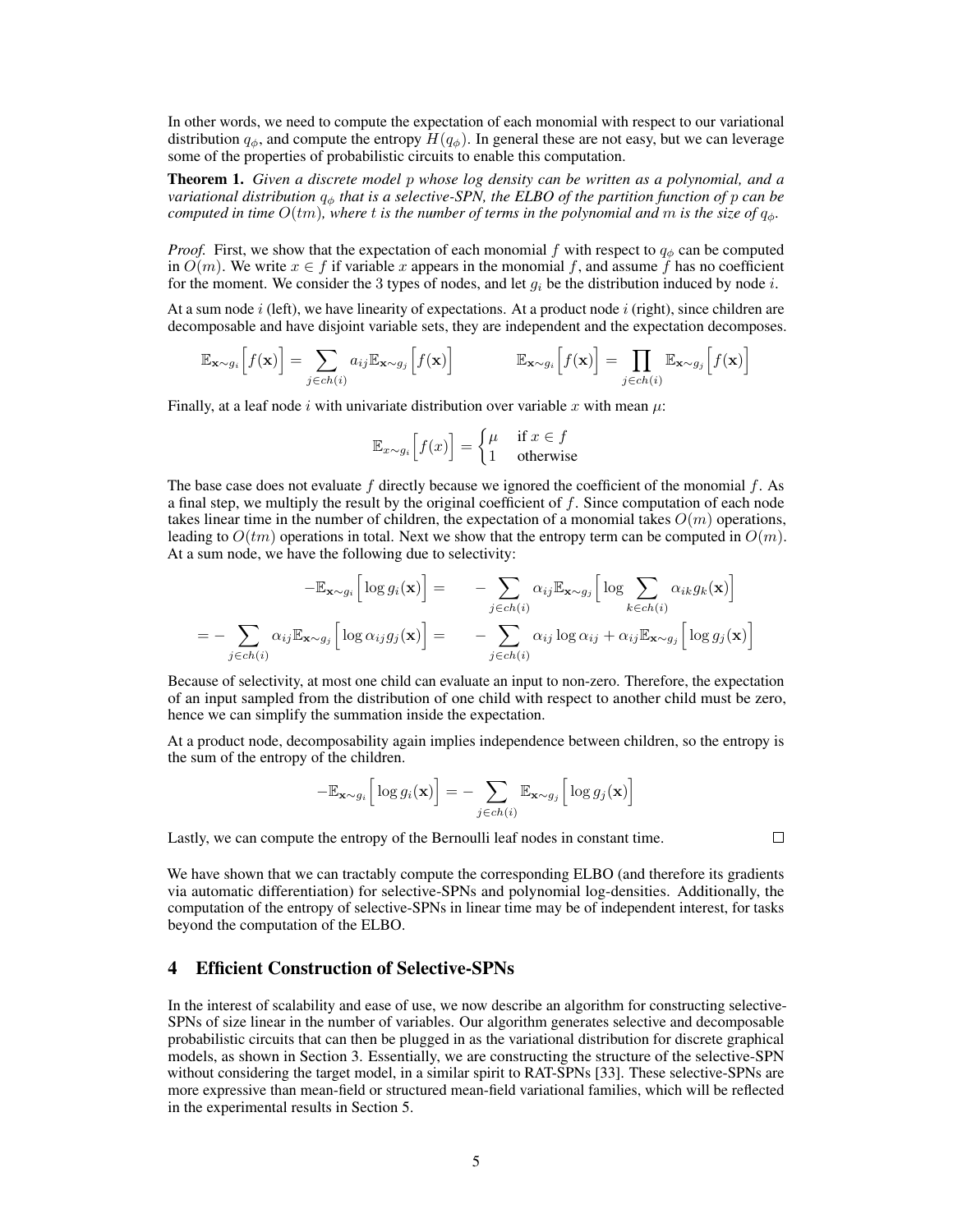Our algorithm takes as input the number of variables  $n$  and an integer  $k$  denoting the size budget of the selective-SPN, and outputs a selective-SPN over n variables with size  $O(kn)$  (see Algorithm 1). The parameter  $k$  can be chosen to balance the trade-off between expressiveness and size of the selective-SPN, where setting  $k = 1$  gives a fully-factored distribution.

Algorithm 1 can be described as follows, proceeding layer-wise and keeping track of the number of partitions and the number of nodes per partition at each layer. At the leaf layer, we start with  $n$ variable partitions and  $c = 2$  nodes per partition; LITERAL returns deterministic leaf nodes 0 and 1 for each variable. At a product layer, CARTESIANPRODUCT creates  $c^2$  product nodes for every pair of partitions, where  $c$  is the number of nodes of a partition from the previous layer. As a result, the number of partitions are halved. At a sum layer, SUMNODE creates a sum node from an array of children nodes. We connect each child to one sum node, and set the number of sum nodes based on the size parameter  $k$ . We repeat sum and product layers until there is only one partition and one node. The total number of nodes is a function of the number of variables and the size parameter  $k$ .

**Theorem 2.** Algorithm 1 constructs a selective-SPN of size  $O(kn)$  in time  $O(kn)$ .

The proof is in the Appendix and contains more details and explanation of the algorithm.

#### Algorithm 1: Constructing a Selective-SPN

**Input:** An integer n (the number of variables), and an integer  $k$  (the size budget for the SPN). **Constraint:** Integer  $n$  is a power of 2. Integer  $k$  is an even power of 2. **Output:** A selective-SPN over *n* variables with size  $O(kn)$ . 1  $D, c \leftarrow \{\}, 2$ <br>2 for  $i \leftarrow [0, n)$  do 2 for  $i \leftarrow [0, n)$  do  $\ell^*$  leaf nodes \*/<br>
3 |  $D[2i] \leftarrow \text{LITERAL}(-(i+1))$  $\begin{array}{c|c} \textbf{3} & D[2i] \leftarrow \text{LITERAL}(-(i+1)) \\ \textbf{4} & D[2i+1] \leftarrow \text{LITERAL}(+(i+1)) \end{array}$ 4  $D[2i+1] \leftarrow \text{LITERAL}(+(i+1))$ <br>5 while  $n > 1$  do while  $n>1$  do 6  $\begin{array}{c|c} D' \leftarrow \{\} \\ \mathbf{r} & \mathbf{if } c > k^{1/2} \end{array}$ if  $c > k^{1/2}$  then  $/*$  sum nodes  $*/$  $\begin{array}{c|c} \mathbf{8} & r \leftarrow c/k^{1/2} \\ \mathbf{9} & \text{for } i \leftarrow 0.6 \end{array}$ 9 for  $i \leftarrow [0, cn/r)$  do<br>
10  $\downarrow$  D'[i]  $\leftarrow$  SUMNO 10  $\left| \left| D'[i] \leftarrow \text{SUMNode}(D[ri:r(i+1)]) \right)$  $\begin{array}{c|c} 11 & c & c & c/r \\ 12 & \text{else} \end{array}$ /\* product nodes  $*/$ 13 **for**  $i \leftarrow [0, n/2)$  **do**<br>14 **for**  $i \leftarrow D[2c(i+\frac{1}{2})]$ 14  $d_1 \leftarrow D[2c(i+0):2c(i+1)]$ <br>
15  $d_2 \leftarrow D[2c(i+1):2c(i+2)]$ 15  $\left| \begin{array}{c} | \end{array} \right|$   $d_2 \leftarrow D[2c(i+1):2c(i+2)]$ 16  $\left| D' [c^2 i : c^2 (i+1)] \leftarrow \text{CARTESIANPRODUCT}(d_1, d_2)$ 17  $\left| \begin{array}{c} c, n \leftarrow c^2, n/2 \end{array} \right|$ 18  $D \leftarrow D'$ 19 if  $c > 1$  then  $D[0] \leftarrow$  SUMNODE( $D[0 : c]$ ) Return: D[0]

## 5 Experiments

We experimentally validate the use of selective-SPNs in variational inference of discrete graphical models. We use Algorithm 1 to construct selective-SPNs, compute the exact ELBO gradient, and optimize the parameters of the selective-SPN (the edges under sum nodes) with gradient descent. Each ELBO computation takes  $O(tm)$  operations. Since the selective-SPNs have size  $O(kn)$ , each optimization iteration takes  $O(tkn)$  steps, where t is the number of terms when expressing the log density of the graphical model as a polynomial,  $k$  is a hyperparameter denoting the size budget, and  $n$ is the number of binary variables. We present results on computing lower bounds of the log partition function of three sets of graphical models: Ising models, Latent Dirichlet Allocation, and factor graphs from the UAI Inference Competition. Experiments were run on a single GPU. Code can be found at https://github.com/AndyShih12/SPN\_Variational\_Inference.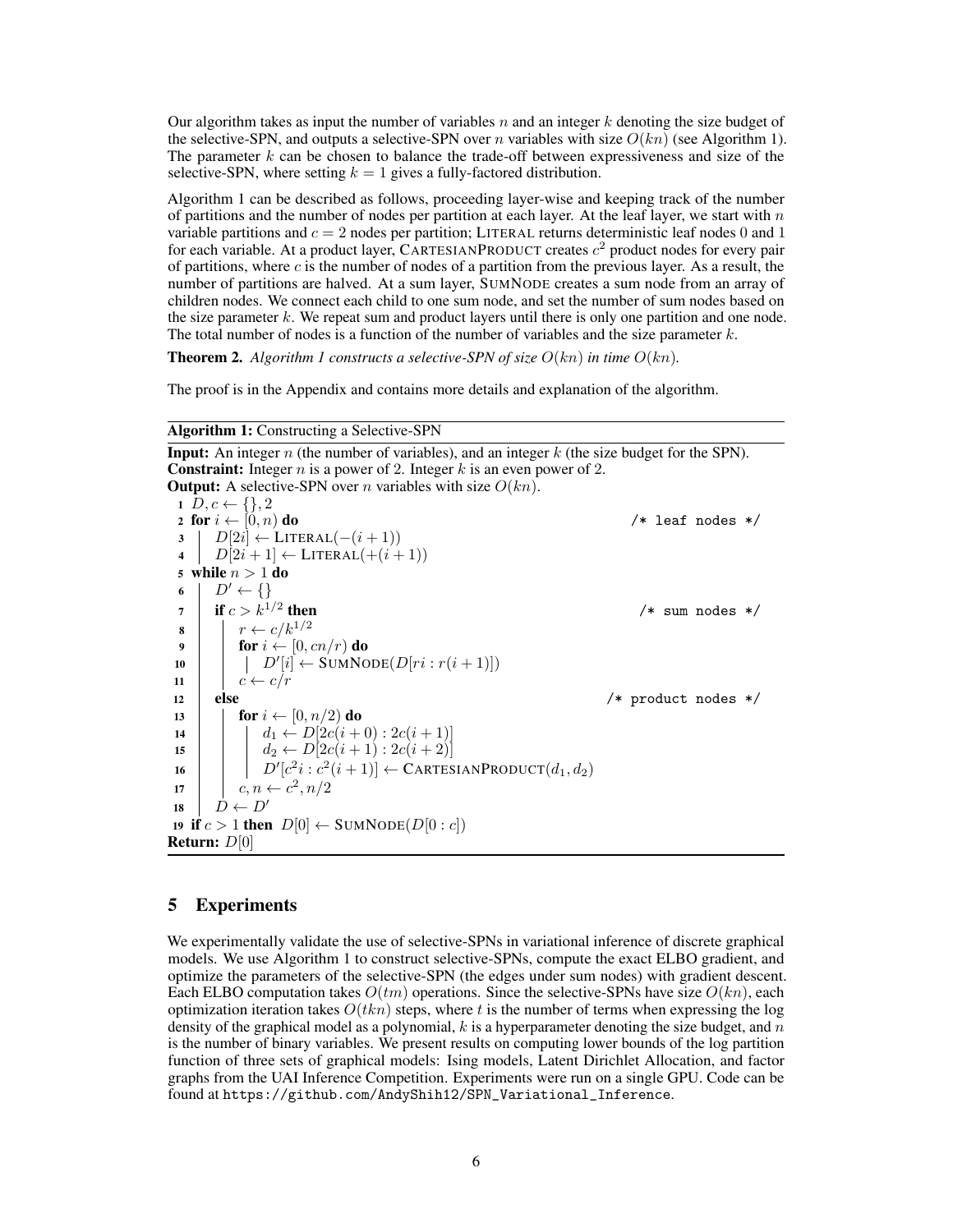

(a)  $4 \times 4$  Ising model with positive interactions. We plot the difference from ground truth (black line at 0). MF-VI approaches  $ln(1/2)$  (dotted line) since it only covers one of two symmetric modes for the positive interaction case.



(b)  $8 \times 8$  Ising model with mixed interactions. We





(c)  $16 \times 16$  Ising model with mixed interactions. We plot the difference from ground truth (line at 0).

(d)  $32 \times 32$  Ising model with mixed interactions. Ground truth is not computed, so we plot the difference from SPN-VI.

Figure 2: We compute the log partition function of Ising models of different sizes. We vary the interaction strengths along the x-axis. We plot the difference from ground truth for all grid sizes except for  $32 \times 32$ . Mean-Field (MF-VI), Structured Mean-Field (SMF-VI), and Sum-Product-Network (SPN-VI) are lower bounds, while Loopy Belief Propagation (LBP), Tree-Reweighted Belief Propagation (TRWBP), and Annealed Importance Sampling (AIS) are estimates. Points closer to 0 are better, and ones too far off are omitted.

#### 5.1 Ising Models

We experiment on Ising models with randomly generated interaction strengths between the range  $[-\gamma, \gamma]$ , where  $\gamma$  is a parameter that we vary. For each Ising model, we compare 6 different methods for approximating its partition function: variational inference with mean-field (MF-VI), structured mean-field (SMF-VI), selective-SPNs (SPN-VI), as well as Annealed Importance Sampling (AIS), Loopy Belief Propagation (LBP), and Tree-Reweighted Belief Propagation (TRWBP).

We experiment on Ising models of size up to  $32 \times 32$  (up to 1024 variables and 1984 terms), and vary  $\gamma$  from 2 to 14. For each size and each interaction strength  $\gamma$ , we report the estimated partition function for each of the methods, averaged over 4 randomly constructed Ising models. For the variational methods, we do multiple random restarts. Since each estimate is a lower bound, we report the maximum estimate from all the restarts. For AIS, we used 5 intermediate distributions [29]. For LBP and TRWBP, we used the implementations from libDAI [28]. We ran each method for 30 minutes, and plot the results in Figure 2. We can see that SPN-VI gives the best approximation of the ground truth for sizes  $4 \times 4$ ,  $8 \times 8$ , and  $16 \times 16$ . We do not compute the ground truth for size  $32 \times 32$ , but we can see that SPN-VI gives the best lower bound compared to MF-VI and SMF-VI.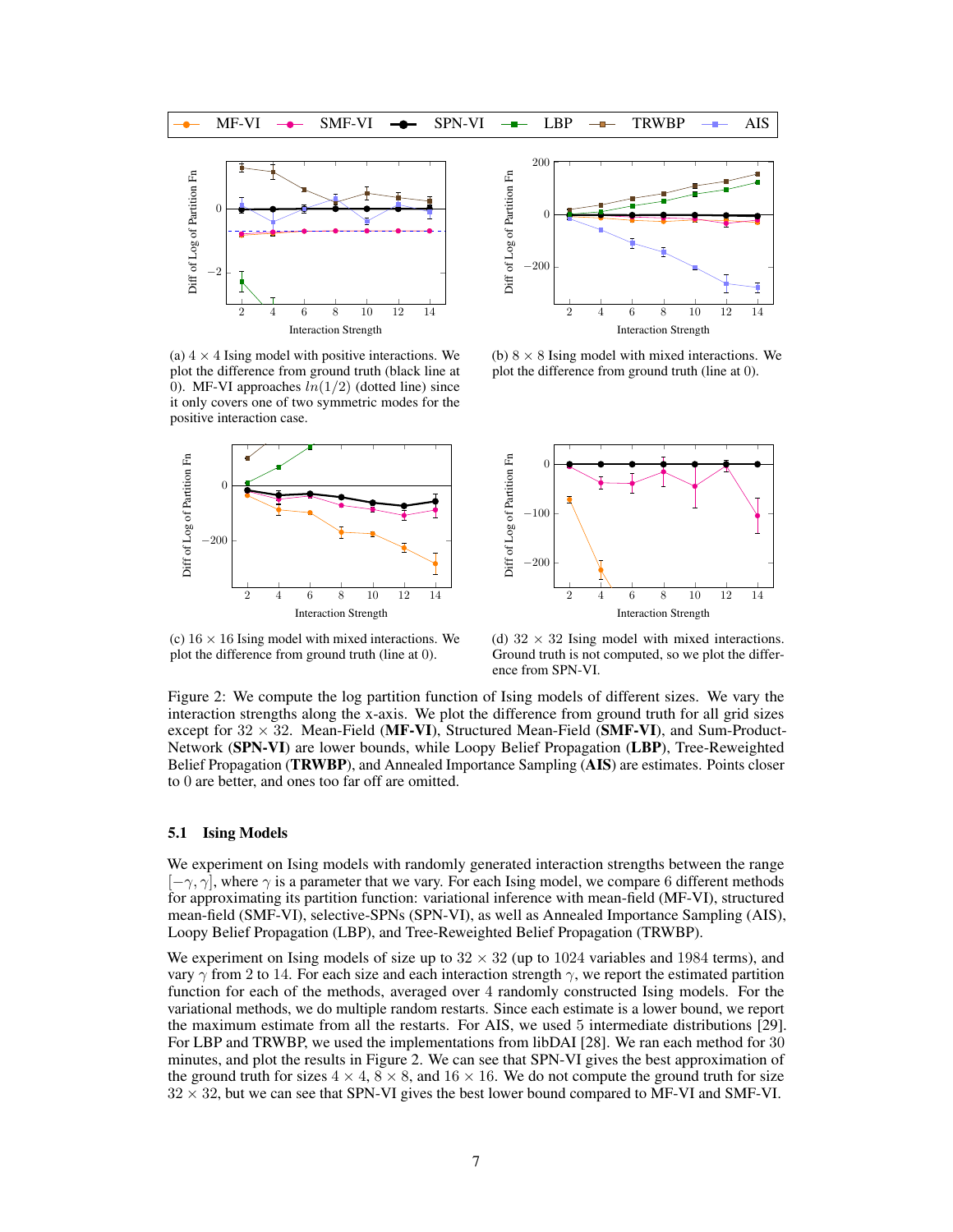#### 5.2 Latent Dirichlet Allocation

Next, we study Latent Dirichlet Allocation [1]. We assume that the prior parameters  $\alpha$  and  $\beta$  are given, and perform inference on the per-document topic distributions  $\gamma$  and word topics  $\phi$ . Since the ELBO (cf. Eq. 15 in [1]) only has linear terms on  $\phi$ , we used a shallow mixture model with 16 selective mixtures – a special case of selective-SPNs with only one sum node at the root – as the variational distribution. In Figure 3, we see the improvement of using a selective mixture model over mean-field variational inference for 100 documents.



Figure 3: Improvement of ELBO on LDA when using selective mixtures instead of mean-field.

#### 5.3 UAI Inference Competition

Lastly, we consider factor graphs from the 2014 UAI Inference Competition. We selected all the factor graphs from the competition with binary variables and no logical constraints. We compare the methods AIS, MF-VI, SMF-VI, SPN-VI, LBP, and TRWBP as shown in Table 1. The experimental setup is similar to that of Section 5.1. In general, SPN-VI is competitive with LBP, outperforming it on various DBN and Grid graphs. Additionally, SPN-VI gives a stronger lower bound than MF-VI and SMF-VI, while the other methods do not give a bound.

Table 1: Computing the log partition function of factor graphs from the 2014 UAI Inference Competition. The estimate closest to the ground truth is bolded, and the strongest lower bound is underlined.

| Graph         | Vars/Terms | <b>AIS</b> | <b>MF-VI</b> | <b>SMF-VI</b> | <b>SPN-VI</b> | <b>LBP</b> | <b>TRWBP</b>          | G. Truth |
|---------------|------------|------------|--------------|---------------|---------------|------------|-----------------------|----------|
| Alchm 11      | 440/4080   | 1219.01    | 1395.55      | 1395.55       | 1395.55       | 1395.98    | $\equiv$ <sup>1</sup> | 1396.01  |
| <b>DBN</b> 11 | 40/1680    | 103.87     | 134.10       | 134.10        | 134.10        | 134.66     | 319.33                | 134.77   |
| <b>DBN</b> 12 | 42/1848    | 107.69     | 144.26       | 142.11        | 144.85        | 145.32     | 339.14                | 145.40   |
| $DBN_13$      | 44/2024    | 114.55     | 149.55       | 146.43        | 151.22        | 152.25     | 406.20                | 153.25   |
| $DBN_14$      | 40/1680    | 168.96     | 348.05       | 348.05        | 348.05        | 348.05     | 348.06                | 348.04   |
| <b>DBN</b> 15 | 42/1848    | 167.37     | 351.40       | 351.40        | 351.40        | 351.40     | 352.15                | 351.41   |
| <b>DBN</b> 16 | 44/2024    | 178.83     | 378.45       | 378.45        | 382.48        | 378.45     | 383.22                | 382.48   |
| grid10x10     | 100/920    | 378.79     | 667.53       | 685.94        | 694.22        | 798.80     | 908.14                | 697.88   |
| Grids_11      | 100/1000   | 225.59     | 372.49       | 379.24        | 386.93        | 407.95     | 487.16                | 390.08   |
| Grids 12      | 100/920    | 404.30     | 664.22       | 681.54        | 691.34        | 798.80     | 908.14                | 697.88   |
| Grids_13      | 100/1000   | 446.38     | 735.89       | 742.79        | 763.40        | 804.64     | 965.38                | 767.50   |
| Grids 14      | 100/1000   | 555.44     | 1082.01      | 1114.93       | 1137.85       | 1200.23    | 1445.42               | 1146.14  |
| Grids_15      | 400/3840   | 392.83     | 632.14       | 639.52        | 657.99        | 677.15     | 800.23                | 671.74   |
| Grids_16      | 400/3840   | 574.74     | 1452.33      | 1457.20       | 1471.14       | 1551.70    | 1886.85               | 1531.49  |
| Grids 17      | 400/3840   | 810.67     | 2819.31      | 2830.10       | 2873.73       | 3112.30    | 3745.26               | 3020.95  |
| Grids_18      | 400/3840   | 1175.98    | 4199.07      | 4238.43       | 4304.62       | 4768.06    | 5610.62               | 4519.93  |
| relat_1       | 250/62500  | 720.68     | 735.10       | 735.10        | 735.10        | 735.20     | 746.14                | 735.21   |
| $Seg_11$      | 228/2924   | $-318.63$  | $-63.45$     | $-63.24$      | $-61.46$      | $-60.50$   | $-44.94$              | $-55.25$ |
| $Seg_12$      | 229/2946   | $-318.00$  | $-23.70$     | $-23.70$      | $-23.70$      | $-23.69$   | $-23.57$              | $-23.69$ |
| $Seg_13$      | 235/3058   | $-319.24$  | $-78.42$     | $-78.20$      | $-79.65$      | $-79.12$   | $-67.38$              | $-76.83$ |
| $Seg_14$      | 226/2928   | $-313.04$  | $-105.38$    | $-104.55$     | $-92.80$      | $-91.32$   | $-83.40$              | $-90.94$ |
| $Seg_15$      | 232/2988   | $-366.68$  | $-74.90$     | $-74.75$      | $-73.72$      | $-72.75$   | $-58.44$              | $-60.43$ |
| $Seg_16$      | 231/2994   | $-296.69$  | $-91.91$     | $-116.27$     | $-90.01$      | $-88.68$   | -77.39                | $-87.79$ |

 $1$ Non-pairwise factors are not supported by the TRWBP algorithm in libDAI.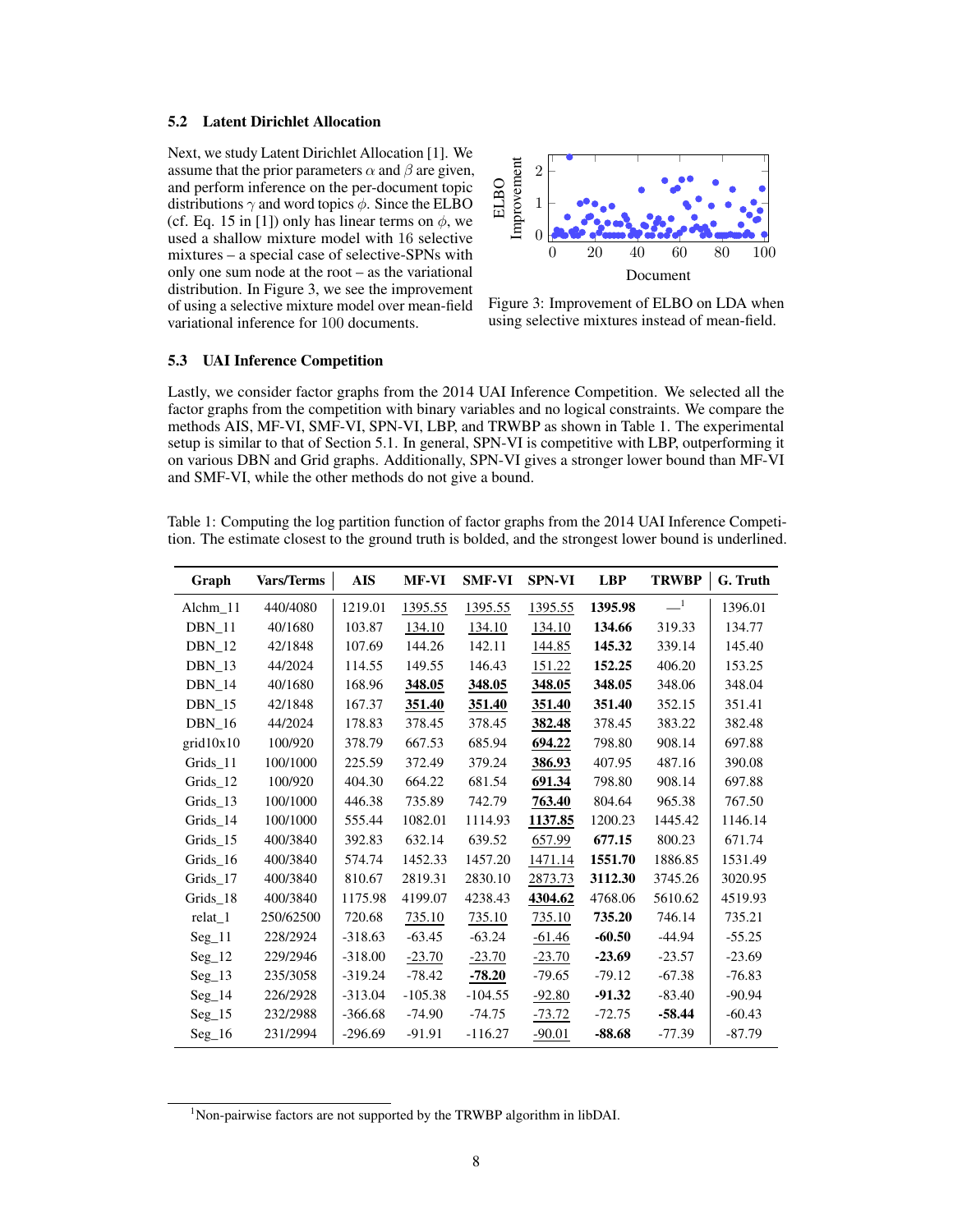# 6 Related Work

There is a large body of work on estimating variational objectives for discrete settings. Most existing approaches are Monte Carlo methods [27, 26, 13, 41, 42], typically relying on continuous relaxations, which introduce bias, or score function estimators [45], which have high variance. Also of interest are neural variational inference approaches [22] that estimate an upper bound of the partition function, and transformer networks for estimating marginal likelihoods in discrete settings [46].

The approach of computing the variational lower bounds analytically has generally been restricted to mean-field or structured mean-field [37]. One line of work has studied the use of mean-field for exact ELBO computation of Bayesian neural networks [15, 10]. More relevant works also consider graphical models with polynomial log-density, but are still restricted to fully factored variational distributions [12]. Our result shows that computing the ELBO can be tractable for the more expressive variational family of selective-SPNs.

In probabilistic circuit literature, moments of pairs of PSDDs can be computed in quadratic time on the size of the circuits [16]. Their result may be used to extend our analysis to log-densities parameterized by probabilistic circuits. However, PSDDs are less succinct than selective-SPNs, and the quadratic complexity may not be practical inside an optimization loop.

Most relevant to our work is the approach in [25] of compiling selective-SPNs (also known as arithmetic circuits) for variational optimization. Our work differs from [25] in two ways. First, we forgo the costly step of learning the SPN structure, and instead construct the SPN structure procedurally without considering the target graphical model. Second, we provide a more efficient computation of the variational lower bound. In particular, our method computes the gradient of the entropy in  $O(m)$  – an improvement over their method which takes  $O(m^2)$  operations, where m is the size of the SPN. Since the variational lower bound improves with SPN size (with  $m$  up to 1e5 in our experiments), the speedup in calculating the entropy gradients is important.

# 7 Conclusion

We study the problem of variational inference for discrete graphical models. While many Monte Carlo techniques have been proposed for estimating the ELBO, they can suffer from high bias or variance due to the inability to backpropagate through samples of discrete variables. As such, in this work we examine the less-explored alternative approach of computing the ELBO analytically.

We show that we can obtain exact ELBO calculations for graphical models with polynomial logdensity by leveraging the properties of probabilistic circuit models. We demonstrate the use of selective-SPNs as the variational distribution, which leads to a tractable ELBO computation while being more expressive than mean-field or structured mean-field. To improve scalability and ease of use, we propose a linear time construction of selective-SPNs. Our experiments on computing a lower bound of the log partition function of various graphical models show significant improvement over the other variational methods, and is competitive with approximation techniques using belief propagation. These findings suggest that probabilistic circuits can be useful tools for inference in discrete graphical models due to their combination of tractability and expressivity.

# Broader Impact

Our contributions are broadly aimed at improving approximate inference in graphical models. Our research could be used to develop more scalable and more accurate inference methods for machine learning models in general. As seen in our experiments, this includes handling models for physics, word/topic analysis, or image segmentation. Scaling to even bigger models can open up even more potential applications.

# Acknowledgments

We thank Antonio Vergari and Daniel Lowd for helpful discussions and clarifications regarding [25]. Research supported by NSF (#1651565, #1522054, #1733686), ONR (N00014-19-1-2145), AFOSR (FA9550-19-1-0024), and FLI.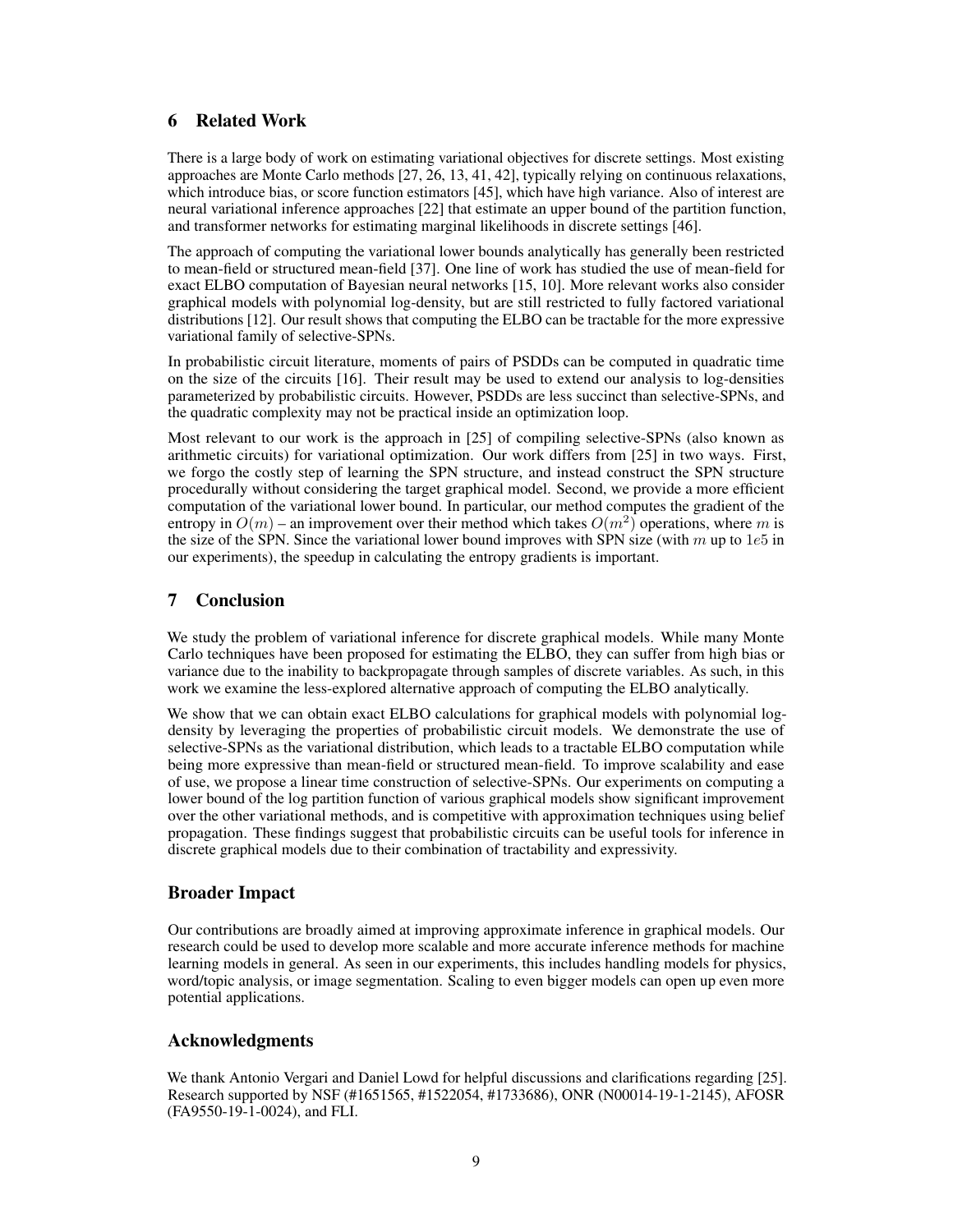## References

- [1] David M Blei, Andrew Y Ng, and Michael I Jordan. Latent dirichlet allocation. *Journal of machine Learning research*, 3(Jan):993–1022, 2003.
- [2] David M Blei, Alp Kucukelbir, and Jon D McAuliffe. Variational inference: A review for statisticians. *Journal of the American statistical Association*, 112(518):859–877, 2017.
- [3] Beate Bollig and Matthias Buttkus. On the relative succinctness of sentential decision diagrams. *Theory of Computing Systems*, 63(6):1250–1277, 2019.
- [4] Arthur Choi, Yujia Shen, and Adnan Darwiche. Tractability in structured probability spaces. In *Advances in Neural Information Processing Systems*, pages 3477–3485, 2017.
- [5] YooJung Choi, Antonio Vergari, and Guy Van den Broeck. Probabilistic circuits: A unifying framework for tractable probabilistic models. sep 2020. URL http://starai.cs.ucla. edu/papers/ProbCirc20.pdf.
- [6] Adnan Darwiche. A differential approach to inference in Bayesian networks. In *J. ACM*, 2000.
- [7] Adnan Darwiche and Pierre Marquis. A knowledge compilation map. *Journal of Artificial Intelligence Research*, 17:229–264, 2002.
- [8] Abram L. Friesen and Pedro M. Domingos. The sum-product theorem: A foundation for learning tractable models. In *International Conference on Machine Learning*, 2016.
- [9] Robert Gens and Pedro M. Domingos. Learning the structure of sum-product networks. In *International Conference on Machine Learning*, 2013.
- [10] Manuel Haußmann, Fred A Hamprecht, and Melih Kandemir. Sampling-free variational inference of bayesian neural networks by variance backpropagation. In *Uncertainty in Artificial Intelligence*, pages 563–573. PMLR, 2020.
- [11] Matthew D Hoffman, David M Blei, Chong Wang, and John Paisley. Stochastic variational inference. *The Journal of Machine Learning Research*, 14(1):1303–1347, 2013.
- [12] Matthew D Hoffman, Matthew J Johnson, and Dustin Tran. Autoconj: recognizing and exploiting conjugacy without a domain-specific language. In *Advances in Neural Information Processing Systems*, pages 10716–10726, 2018.
- [13] Eric Jang, Shixiang Gu, and Ben Poole. Categorical reparametrization with gumble-softmax. In *International Conference on Learning Representations*, 2017.
- [14] Michael I Jordan, Zoubin Ghahramani, Tommi S Jaakkola, and Lawrence K Saul. An introduction to variational methods for graphical models. *Machine learning*, 37(2):183–233, 1999.
- [15] Melih Kandemir. Variational closed-form deep neural net inference. *Pattern Recognition Letters*, 112:145–151, 2018.
- [16] Pasha Khosravi, YooJung Choi, Yitao Liang, Antonio Vergari, and Guy Van den Broeck. On tractable computation of expected predictions. In *Advances in Neural Information Processing Systems*, dec 2019.
- [17] Pasha Khosravi, Yitao Liang, YooJung Choi, and Guy Van den Broeck. What to expect of classifiers? reasoning about logistic regression with missing features. In *Proceedings of the 28th International Joint Conference on Artificial Intelligence (IJCAI)*, 2019.
- [18] Diederik P. Kingma and Max Welling. Auto-encoding variational bayes. In *International Conference on Learning Representations*, 2014.
- [19] Doga Kisa, Guy Van den Broeck, Arthur Choi, and Adnan Darwiche. Probabilistic sentential decision diagrams. In *Principles of Knowledge Representation and Reasoning*, 2014.
- [20] Daphne Koller and Nir Friedman. *Probabilistic Graphical Models Principles and Techniques*. MIT Press, 2009.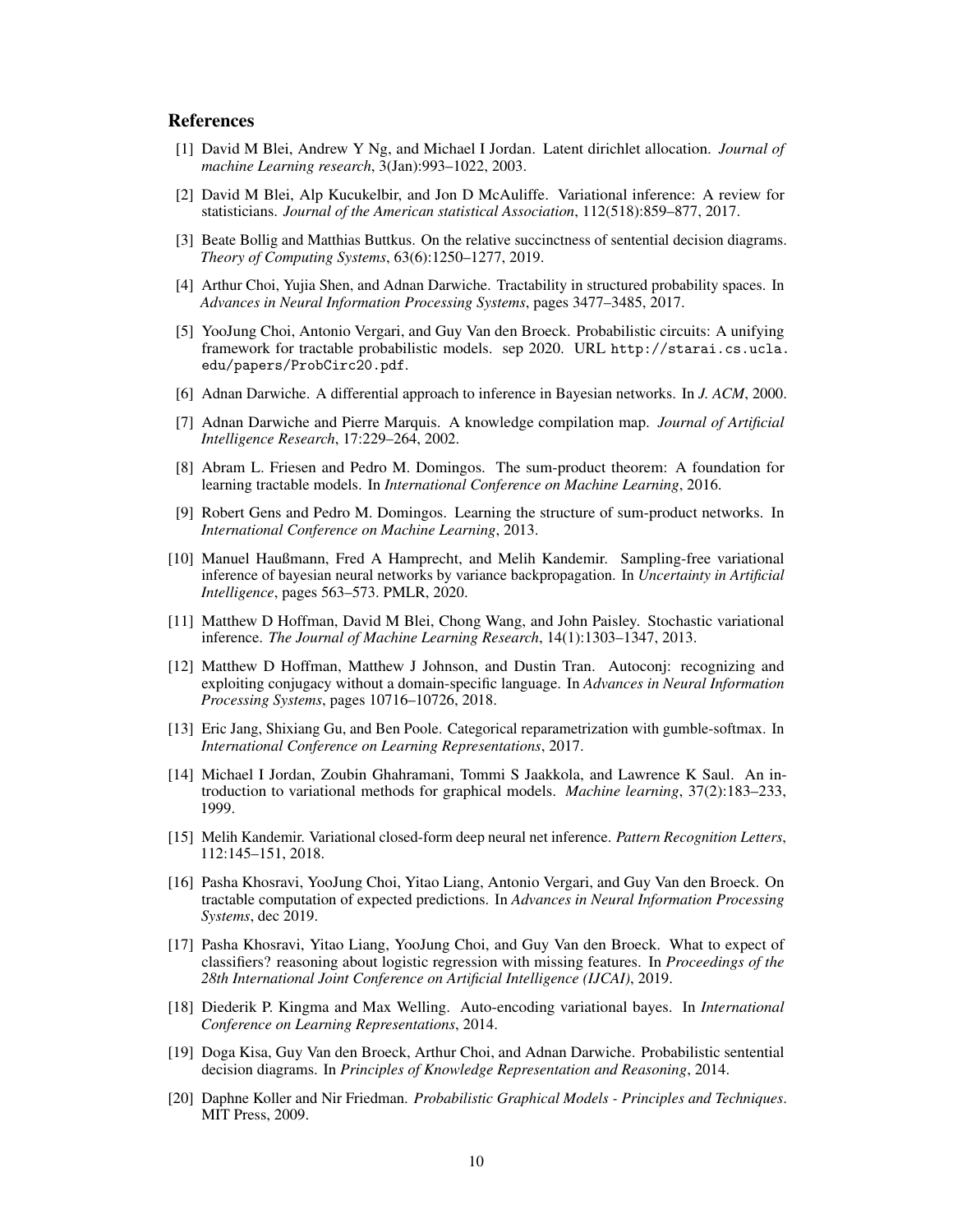- [21] Alp Kucukelbir, Dustin Tran, Rajesh Ranganath, Andrew Gelman, and David M Blei. Automatic differentiation variational inference. *The Journal of Machine Learning Research*, 18(1):430–474, 2017.
- [22] Volodymyr Kuleshov and Stefano Ermon. Neural variational inference and learning in undirected graphical models. In *Advances in Neural Information Processing Systems*, pages 6734–6743, 2017.
- [23] Yann LeCun, Sumit Chopra, Raia Hadsell, M Ranzato, and F Huang. A tutorial on energy-based learning. 2006.
- [24] Yitao Liang, Jessa Bekker, and Guy Van den Broeck. Learning the structure of probabilistic sentential decision diagrams. In *Uncertainty in Artificial Intelligence*, 2017.
- [25] Daniel Lowd and Pedro Domingos. Approximate inference by compilation to arithmetic circuits. In *Advances in Neural Information Processing Systems*, pages 1477–1485, 2010.
- [26] Chris J Maddison, Andriy Mnih, and Yee Whye Teh. The concrete distribution: A continuous relaxation of discrete random variables. In *International Conference on Learning Representations*, 2016.
- [27] Andriy Mnih and Danilo J Rezende. Variational inference for monte carlo objectives. In *International Conference on Machine Learning*, 2017.
- [28] Joris M. Mooij. libDAI: A free and open source C++ library for discrete approximate inference in graphical models. *Journal of Machine Learning Research*, 11:2169–2173, August 2010. URL http://www.jmlr.org/papers/volume11/mooij10a/mooij10a.pdf.
- [29] Radford M Neal. Annealed importance sampling. *Statistics and computing*, 11(2):125–139, 2001.
- [30] Ryan O'Donnell. *Analysis of boolean functions*. Cambridge University Press, 2014.
- [31] Robert Peharz, Robert Gens, and Pedro M. Domingos. Learning selective sum-product networks. In *International Conference on Machine Learning Workshop on Learning Tractable Probabilistic Models*, 2014.
- [32] Robert Peharz, Robert Gens, Franz Pernkopf, and Pedro M. Domingos. On the latent variable interpretation in sum-product networks. *IEEE Transactions on Pattern Analysis and Machine Intelligence*, 39:2030–2044, 2017.
- [33] Robert Peharz, Antonio Vergari, Karl Stelzner, Alejandro Molina, Martin Trapp, Kristian Kersting, and Zoubin Ghahramani. Random sum-product networks: A simple and effective approach to probabilistic deep learning. In *Uncertainty in Artificial Intelligence*, 2019.
- [34] Hoifung Poon and Pedro M. Domingos. Sum-product networks: A new deep architecture. *2011 IEEE International Conference on Computer Vision Workshops*, pages 689–690, 2011.
- [35] Rajesh Ranganath, Sean Gerrish, and David M Blei. Black box variational inference. *arXiv preprint arXiv:1401.0118*, 2013.
- [36] Danilo Jimenez Rezende, Shakir Mohamed, and Daan Wierstra. Stochastic backpropagation and approximate inference in deep generative models. In *International Conference on Machine Learning*, 2014.
- [37] Lawrence K Saul and Michael I Jordan. Exploiting tractable substructures in intractable networks. In *Advances in neural information processing systems*, pages 486–492, 1996.
- [38] Yujia Shen, Arthur Choi, and Adnan Darwiche. Tractable operations for arithmetic circuits of probabilistic models. In *Advances in Neural Information Processing Systems*, 2016.
- [39] Michalis Titsias and Miguel Lázaro-Gredilla. Doubly stochastic variational bayes for nonconjugate inference. In *International conference on machine learning*, pages 1971–1979, 2014.